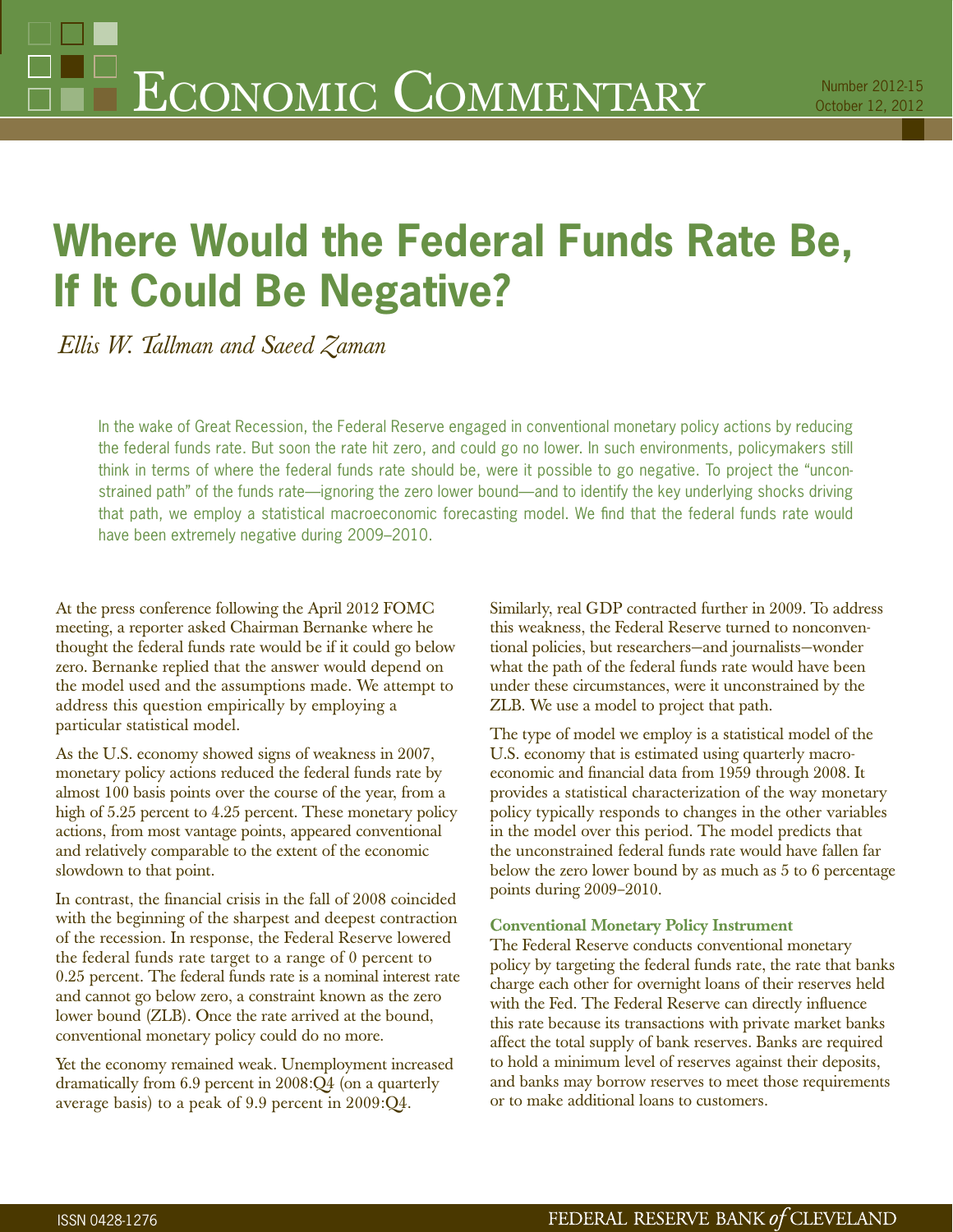Monetary policy affects the real economy because the level of the federal funds rate sets the opportunity cost for additional funds for banks. The cost of these funds then influences the level of interest rates that banks charge customers for loans, as well as the level of other market interest rates. Higher interest rates (all other things the same) raise the cost of borrowing and tend to reduce loan and investment activity, whereas lower interest rates (all other things the same) reduce the cost of borrowing and tend to increase loan and investment activity.

Federal Reserve monetary policy aims to achieve its statutory goals of low inflation and maximum employment. This dual mandate has been often characterized as a balancing act trying to achieve lower unemployment while maintaining low inflation. The frequent criticism of Fed policies reflects the difficulty of setting the "correct" federal funds rate to achieve these goals.

In past economic cycles, the level of the federal funds rate appears to have responded to movements in the rate of inflation as well as to movements in real output and unemployment. The popular Taylor rule characterizes monetary policy as responding to deviations from target inflation and deviations from potential output or the natural rate of unemployment. The monetary policy "reaction function" in the empirical model used in our analysis is more general, and characterizes monetary policy as responding to a larger set of variables. That said, the most important determinants of movements in the federal funds rate are real output and unemployment.<sup>1</sup>

The results and analysis that follow are dependent on the particular model that we use and the implied monetary policy rule embedded in it. That is, the same modeling techniques used on a different set of variables or over a different sample time period would likely generate results with greater or lesser magnitudes (and possibly different interpretations) of federal funds rate responses.

However, our statistical model of the economy is a reasonable starting point for the analysis of this issue. This class of statistical models aims at characterizing the movements of the data series with minimal restrictions on the data interrelationships. As a result, the model used in our exercise can capture and illustrate various complex dynamic relationships among the variables of interest.

#### **Forecasting Model**

For the analysis, we employ a medium-scale version of a popular class of models used by macroeconomists for forecasting called Vector Autoregressive (VAR) models. VAR models consist of equations relating the current value of each variable to past values of all variables of the model including its own. These models capture historical statistical correlations between the variables of the model, and the model's forecasts display the projection forward of these summarized correlations. The specific model that we use is the model described in Ken Beauchemin and Saeed Zaman's paper, "A Medium Scale Forecasting Model for Monetary Policy." It contains 17 variables (table 1), and to improve its forecast accuracy, it is estimated with prior restrictions imposed on the model's parameters.<sup>2</sup> These prior restrictions are known as Bayesian priors, and their use makes this model a BVAR.

In this model, the monetary policy reaction function—the way monetary policy as measured by the federal funds rate responds to movements in other variables—is an implied one. That is, the reaction function is determined by the



## **Figure 1. Conditional Forecast of the Federal Funds Rate (FFR)**

# **Figure 2. Unconditional Forecast of the Federal Funds Rate (FFR)**



Note: The BVAR model is estimated until 2008:Q3. Financial shocks included are the 10-year Treasury, BAA corporate bonds, the S&P500, and the exchange rate.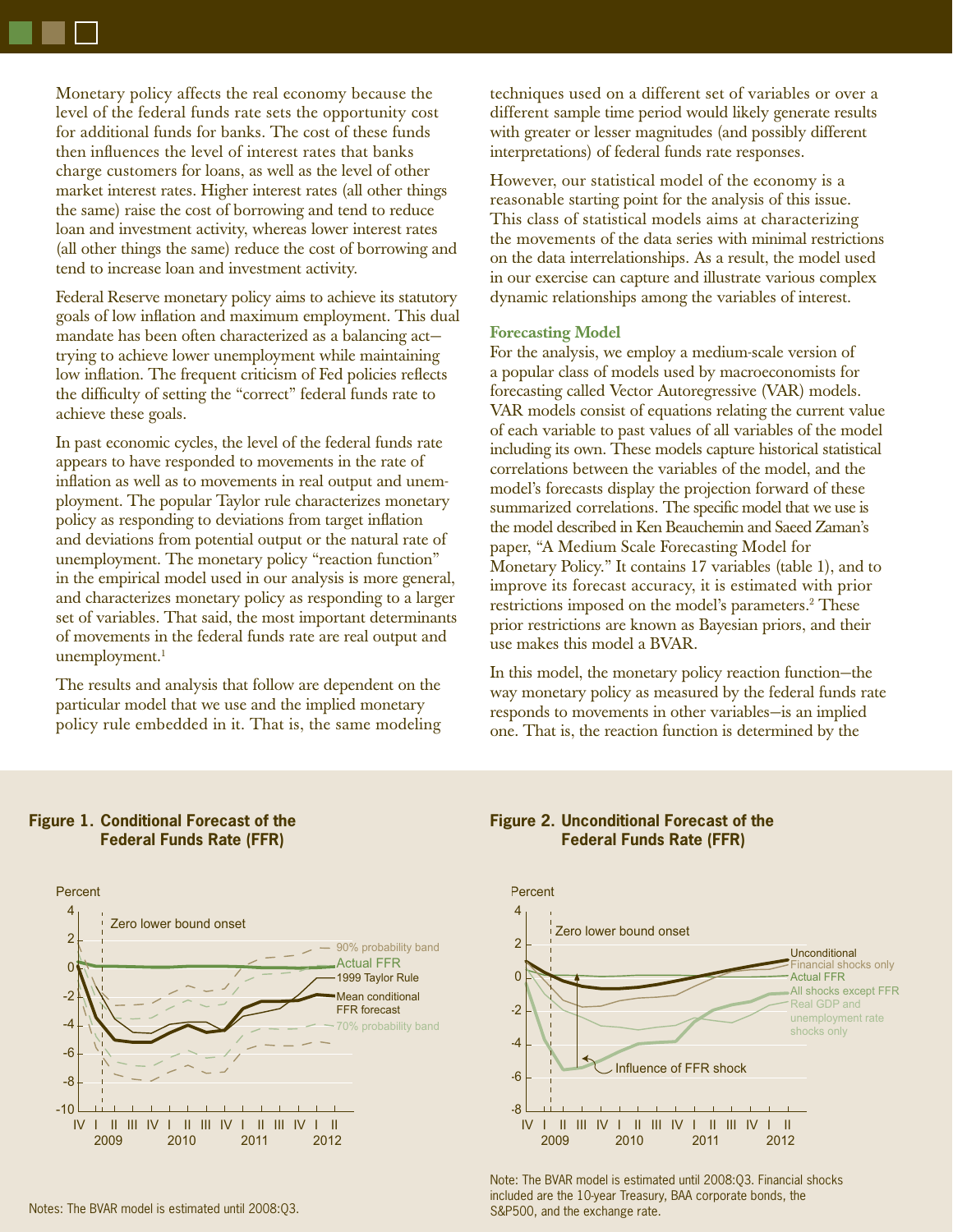equation in the model that corresponds to the federal funds rate, which includes the lagged observations of all 17 variables in the BVAR.<sup>3</sup> The BVAR reaction function contrasts with a Taylor rule in that the reaction function of monetary policy in the Taylor rule is explicitly characterized in terms of a small set of variables as noted above.

**The Unconstrained Path of the Federal Funds Rate**

We use this model to address the question of what the path of the federal funds rate might have been had the zero lower bound not been binding on policy. To do this, we estimate the model in a way that generates a "conditional" forecast of the federal funds rate in the wake of the Great Recession, representing the "unconstrained" path of the rate over this period.

Specifically, the exercise uses the model to compute a "forecast" for the federal funds rate path from the beginning of the recession to the second quarter of 2012. Unlike a standard, unconditional forecast, which would generate forecasts for future periods (starting in 2008:Q4) and subsequently employ forecast values for all variables for those periods as the forecast horizon extends out toward the end of the forecast sample, we plug in the actual values except for the federal funds rate. The mental experiment is the following: suppose we could know the values of all the other variables of our model in real time (no waiting for data gathering, reporting, and revising). Our model would tell us how the federal funds rate would typically respond to the evolving state of the economy—given the historical relationships as captured by our economic model.

First, we estimate the parameters for the 17 variables of the BVAR model using all the data from 1959:Q1 through 2008:Q3.4 Next, using the model with the estimated

#### **Table 1: Model Variables**

Real gross domestic product Real disposable income Real consumption Real private nonresidential investment: Equipment and software PCE less food and energy: Chain price index Personal consumption expenditures: Chain price index PPI: Industrial commodities Nonfarm business sector: Real output per hour of all persons ECI: compensation: private industry workers All employees: Total nonfarm Unemployment rate Federal funds rate 10-year Treasury note yield at constant maturity Moody's seasoned Baa corporate bond yield Stock price index: Standard & Poor's 500 Composite S&P: Composite 500, dividend yield Nominal trade-weighted exchange value of U.S. vs. major currencies parameters, we forecast the federal funds rate for the next three years—14 quarters starting from 2008:Q4 to 2012:Q2.

Figure 1 shows the conditional forecast of the federal funds rate, with the mean forecast and the associated 70 and 90 percent probability bands. As the data following the financial crisis passes into the model, the forecast of the federal funds rate becomes negative immediately in 2009:Q1. It reaches its nadir of –5 percent in 2009:Q3. And by the end of  $2012:Q2$  it is  $-2$  percent. Also included in the figure for reference purposes is the federal funds rate implied by a Taylor rule with core inflation and the unemployment gap.<sup>5</sup> The trajectory of the fed funds rate implied by the Taylor rule is roughly similar to the model's conditional forecast of the federal funds rate (it is within the 70 percent error bounds of the model).

The model forecast of the funds rate turns negative in response to the severity of the economic contraction. The sharp movements in the other data series from 2008 onward called for substantial monetary accommodation. They implied a lowering of the federal funds rate by more than 500 basis points (from 0.25 percent in 2008:Q4 to –5 percent in  $2009:Q3$ ).

**Underlying Sources of the Federal Funds Rate Path** The conditional forecast indicates how the model would have predicted the level of the funds rate in response to the actual observation of the other data series in the model. However, the forecast indicates the combined effect of the paths of these series on the funds rate forecast. We want to uncover the identity of the key variables that determined the outcome. To address this question, we estimate the model in a different way, one that generates an unconditional forecast.

The unconditional forecast as described above uses the actual values of data up to a given date—say 2008:Q3—to estimate the model and then generates forecasts of the future values of all the data series in the model. These forecasts are compared to actual values (not generated by the model), and the differences are analyzed to reveal the contribution of the different data series to the trajectory of the fed funds rate. (Recall that the conditional forecast employs actual values rather than forecasts for all variables except the federal funds rate.)

Economists refer to a "forecast error" as the difference between the actual data and the unconditional forecast. Forecast errors are typically correlated contemporaneously, meaning that forecast errors for real GDP and real consumption dated 2009:Q1 are (positively) correlated. Such an observation indicates how challenging it can be to identify whether a forecast error in real consumption arises from an inability to predict real consumption or an inability to predict real GDP or both. In order to get a sense of the underlying forces driving the federal funds rate forecast into negative territory, we decompose each variable's forecast error into a function of all the uncorrelated "shocks" in the model.<sup>6</sup>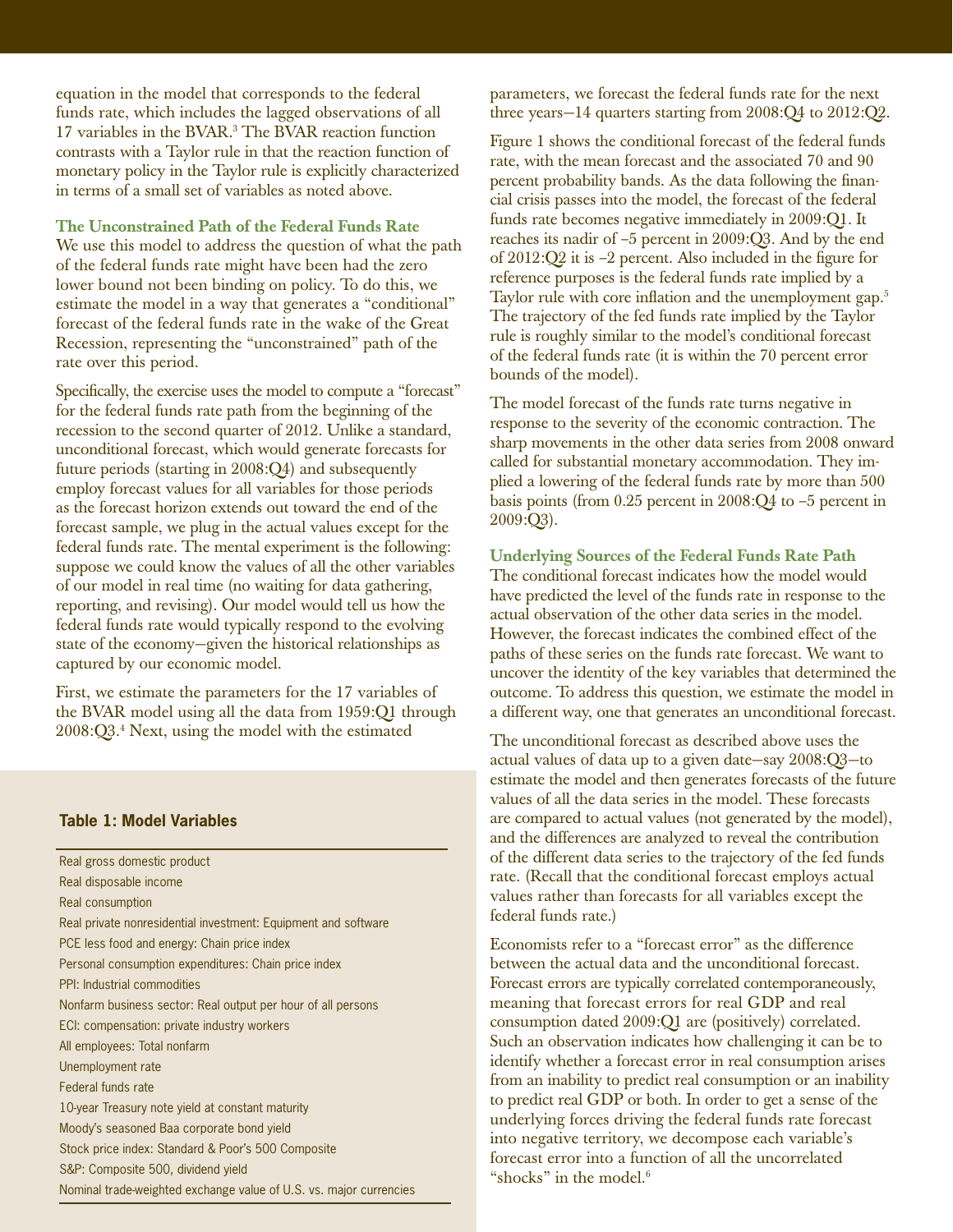The forecast error of the federal funds rate is decomposed into the uncorrelated shocks of all 17 variables. This exercise, known as historical decomposition, involves forecasting the federal funds rate from 2008:Q4 through 2012:Q2 and computing the forecast errors. We can then distinguish the proportion of the forecast error that arises from each individual uncorrelated shock series.

Figure 2 plots the unconditional forecast of the federal funds rate using only data available through 2008:Q3; notice that this forecast falls slightly negative through most of 2009 and 2010 and reaches a trough of about –0.6 percent at 2010:Q1. The difference between the unconditional forecast and the actual federal funds rate is the forecast error measure described above.

Using the actual data for all the other variables, we can decompose the source of the forecast errors for the fed funds rate. Specifically, we can isolate the contribution of the uncorrelated shocks associated with other variables (as well as for the federal funds rate) to the forecast error. We could plot 17 individual conditional forecast lines of the federal funds rate, each differing depending on which of the 17 shocks is added to the original unconditional funds rate forecast. But for the sake of brevity, we group the 17 shocks in three groups; one plot shows the conditional forecast of the federal funds rate due to financial shocks only (that is, the 10-year yield, the BAA yield, the SP500, the SP500 dividend yield, and the exchange rate); another shows the forecast with real GDP and the unemployment rate shocks only; and the last one shows the forecast of the federal funds rate due to all shocks except the fed funds rate shock. The thick green line, therefore, introduces the additional knowledge of the shocks in all other variables in the model except for the orthogonal shock in the federal funds rate.

Roughly in line with the conditional forecast, historical decomposition suggests that as the financial crisis hit, the combined effect of the 16 shocks forces the federal funds rate significantly lower, to about  $-5.50$  percent by  $2009:Q2$  (thick green line). The magnitude and persistence of the combination of the 16 shocks force the fed funds rate significantly below zero throughout the sample period considered.

The arrow shows the direction of the fed funds rate shock. The zero lower bound constraint forces the shock associated with the federal funds rate to be positive and large. This outcome arises because the sum of influence of all the other shocks on the federal funds rate is negative and all the shocks (that is, the 17 including the federal funds rate) added to the unconditional funds rate forecast should sum to the thin green line representing the actual funds rate. Hence, the zero lower bound in this model imposes a severe restriction on the model outcome for the federal funds rate and implies what is effectively a monetary tightening.<sup>7</sup>

The relative contribution of the different data series to the federal funds rate forecast can be gauged by comparing the distance of each grouping's conditional forecast to that of

the forecast with all the shocks except the funds rate (thick green line). Real GDP and the unemployment rate contribute the most, and together they exert negative pressure on the funds rate forecast throughout the forecast period. From  $2010:Q<sub>4</sub>$  it is other variables, including the financial ones, that improve enough to pull the funds rate forecast above a plateau of around -4 percent. The financial variables contribute less than GDP and unemployment but still they account for a significant portion of the forecast path.

## **Unconventional Tools**

Monetary policy makers have employed unconventional tools to mitigate the zero lower bound constraint. For example, some policies aim at lowering long-term interest rates through purchases of longer-term Treasury securities, agency debt, and mortgage-backed securities. The actions have been called large scale asset purchases, and the specific events have been referred to as quantitative easing, with acronyms QE1 and QE2. (A more recent policy with the same aim involves maturity exchanges—where the Fed sells short-term Treasury securities and buys long-term Treasury securities in the same dollar amount—and has been nicknamed Operation Twist.) Furthermore, communications strategies, such as providing forward guidance on the federal funds rate in regular FOMC statements and publishing interest rate forecasts (as part of the Survey of Economic Projections) of the various FOMC participants, are other ways nontraditional policy is being implemented. These actions are intended to guide market expectations of the future short-term rate path.

Absent these unconventional policies, our model would likely have been conditioned on more adverse economic outcomes-specifically, a higher long-term interest rate and the related undesirable effects on unemployment and real output growth—which would have forced the fed funds rate to be even more negative. That said, our model analysis does not attempt to calculate the effect of those policies.

#### **Conclusion**

Using a particular class of statistical model, we have estimated the path of the federal funds rate had it not been constrained by zero lower bound. We show that the magnitude and persistence of adverse shocks experienced in the recent financial crisis would have forced the federal funds rate significantly below zero in this model.

The model's forecast suggests that the inability of the nominal federal funds rate to fall below zero was a binding constraint on the typical policy response in the path of the federal funds rate in this model. Policy makers employed unconventional methods to mitigate the restraint imposed by the zero lower bound by using quantitative easing stimulus. Some researchers estimate that these actions were equivalent to driving the federal funds rate to as low as negative 3 percent, but those findings are debatable.<sup>8</sup> In sum, we suggest that the zero lower bound was binding to a great extent.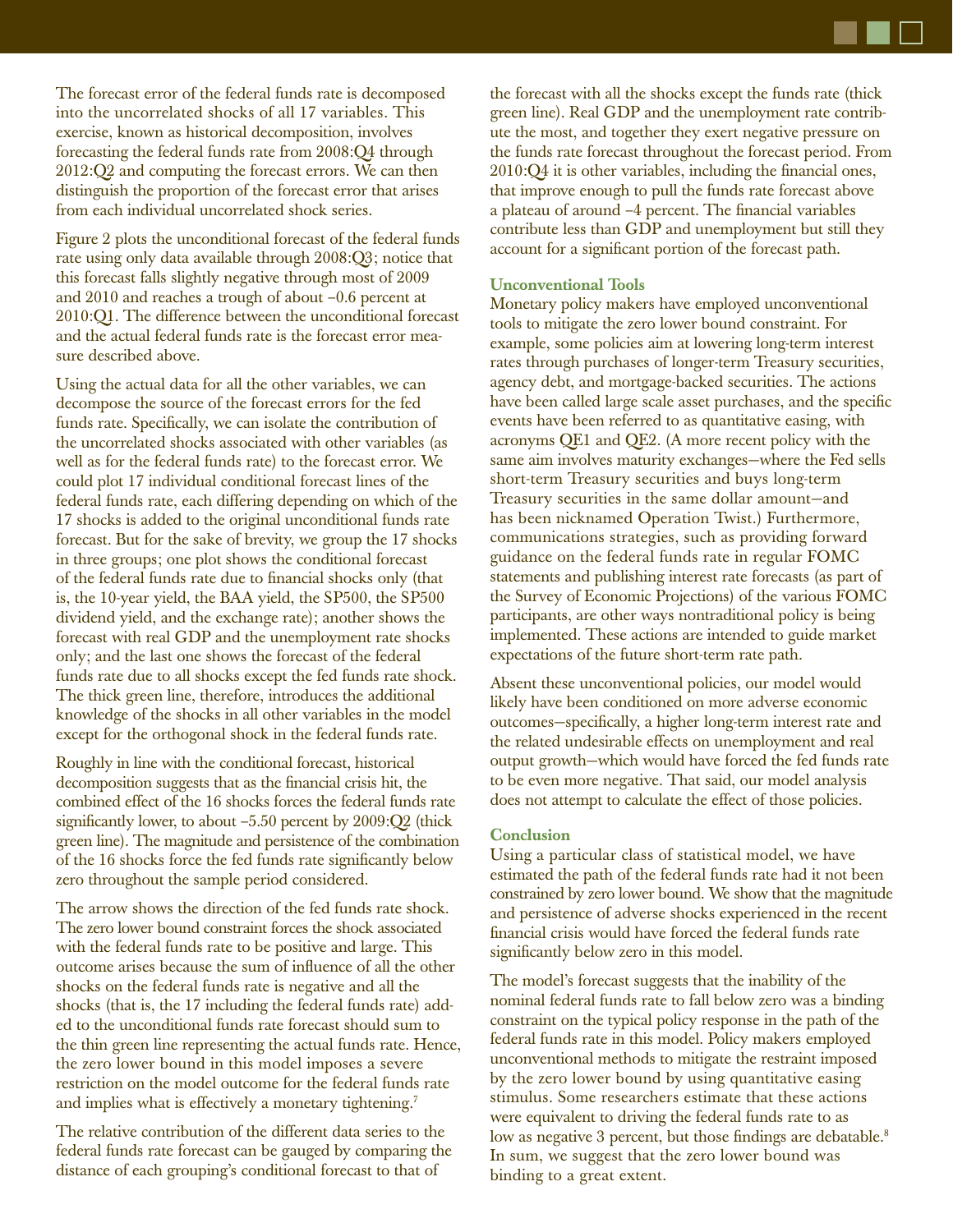## **References**

"The Fed's Monetary Policy Response to the Current Crisis," Glenn D. Rudebusch, 2009. Federal Reserve Bank of San Francisco, *Economic Letter*, no. 2009-17.

"The Fed's Exit Strategy for Monetary Policy," Glenn D. Rudebusch, 2010. Federal Reserve Bank of San Francisco, *Economic Letter*, no. 2010-18.

"Large-Scale Asset Purchases by the Federal Reserve: Did They Work?" Joseph Gagnon, Matthew Raskin, Julie Remache, and Brian Sack, 2010. Federal Reserve Bank of New York, Staff Report no. 441.

"Have We Underestimated the Likelihood and Severity of Zero Lower Bound Events?" Hess Chung, Jean-Philippe Laforte, David Reifschneider, and John C. Williams, 2011. Federal Reserve Bank of San Francisco, working paper no. 2011-01.

"Signals from Unconventional Monetary Policy," Michael Bauer and Glenn Rudebusch, 2011. Federal Reserve Bank of San Francisco, *Economic Letter,* no. 2011-36.

"The Effectiveness of Alternative Monetary Policy Tools in a Zero Lower Bound Environment," James Hamilton and Jing (Cynthia) Wu, 2011. Unpublished manuscript, University of California, San Diego.

"Operation Twist and the Effect of Large-Scale Asset Purchases," Titan Alon and Eric Swanson, 2011. Federal Reserve Bank of San Francisco, *Economic Letter*, no. 2011-13.

"A Medium Scale Forecasting Model for Monetary Policy," Kenneth Beauchemin, and Saeed Zaman, 2011. Federal Reserve Bank of Cleveland, working paper no. 11-28.

"Large Bayesian Vector Autoregressions," Marta Banbura, Domenico Giannone, and Lucrezia Reichlin, 2010. *Journal of Applied Econometrics*, 25(1), 71-92.

"Vector Autoregressions: Forecasting and Reality," John C. Robertson and Ellis W. Tallman, 1999. Federal Reserve Bank of Atlanta, *Economic Review*, (Q1), 4-18.

"Forecasting and Conditional Projection Using Realistic Prior Distributions," Thomas Doan, Robert B. Litterman, and Christopher A. Sims, 1984. *Econometric Reviews*, 3, 1-100.

"A Bayesian Procedure for Forecasting with Vector Autoregression," Robert B. Litterman, 1980. Massachusetts Institute of Technology, Department of Economics, working paper.

"A Historical Analysis of Monetary Policy Rules," John Taylor, 1999.

#### **Footnotes**

1. See Rudebusch (2009, 2010) for examples of analysis similar to this commentary and using a Taylor rule reaction function for the Federal Reserve.

2. See Litterman (1980), Doan, Litterman, and Sims (1984), B, Giannoni, and Rechlin (2010), and Robertson and Tallman (1999).

3. As described below, the identification of the BVAR also includes the contemporary values of the model variables that precede it in the recursive ordering. Please refer to the third paragraph of the section called Underlying Sources Driving Federal Funds Rate Path for a discussion of the characteristics of a recursive ordering as an identification strategy.

4. We employ standard hyperparameter values for the prior restrictions applied to time series macroeconomic models as discussed in Beauchemin and Zaman (2011).

5. Taylor rule fed funds rate<sub>t</sub> = 2 + core inflation<sup>(4Q)</sup>

+  $0.5$  (core inflation<sup> $(4Q)$ </sup> – 2)

 $+ 2$ (natural rate of unemployment<sup>LR</sup>

 $-$  unemployment rate<sub> $i$ </sub>).

6. We use a recursive ordering as the technique to identify the shocks and to decompose each variable's forecast error into a function of all the uncorrelated shocks in the model. Table 1 lists the model variables in their order within the recursive structure. Real GDP is first in the structure, indicating that the variable responds to its own shock contemporaneously, but it does not respond contemporaneously to any other shock (but it responds to all uncorrelated shocks with a lag, as do all variables in the model). One can follow the logic to the final variable in the model (the trade-weighted nominal exchange rate), which responds to all uncorrelated shocks in the model contemporaneously (including its own).

7. Note that the sum of all the 17 shocks (including the fed funds rate shock) with the unconditional forecast of the federal funds rate (thick brown line) produces the actual data line.

8. See Chung, Laforte, Reifschneider, and Williams (2011), Bauer and Rudebusch (2011), Alon and Swanson (2011), and Gagnon, et al. (2011).